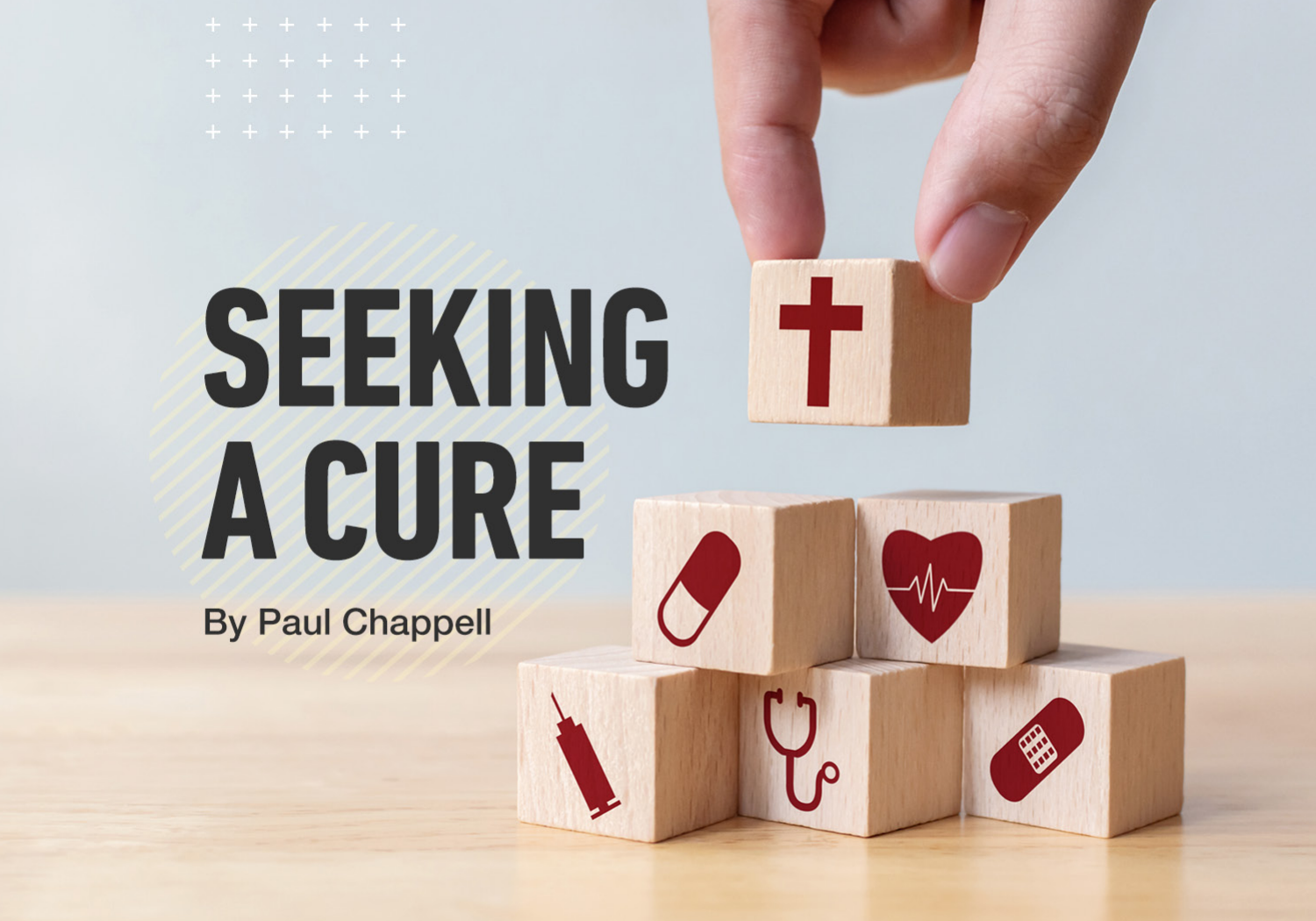**HOURS BEFORE THE WORLD** rolled into the new decade of 2020, a group of Chinese doctors worked tirelessly to understand the sickness they now found themselves treating.

Dr. Li Wenliang, an ophthalmologist at Wuhan Central Hospital, noticed seven cases of an unusual virus, which he thought looked similar to the Severe Acute Respiratory Syndrome (SARS) which had led to a worldwide epidemic in 2003. He was correct. What he did not know, however, was that this virus he had seen, while related to SARS (both are a coronavirus), was an entirely new virus, which would eventually be named COVID-19.

Less than ten days later, Dr. Li contracted the virus while treating another patient. By January 10, 2020, he began experiencing the virus' symptoms. Two days later, he was hospitalized. On February 7, he died.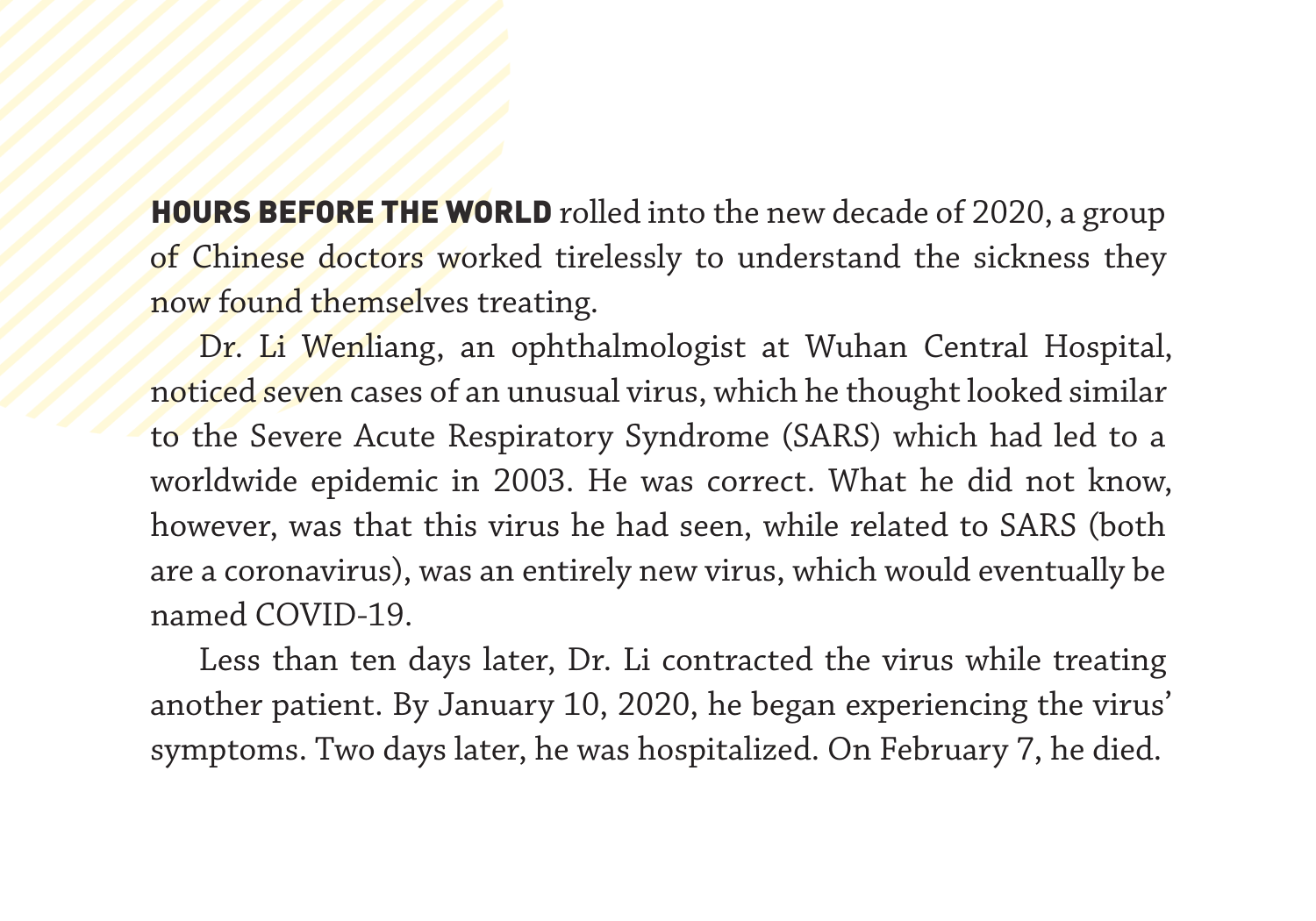Meanwhile, the virus began to spread. On January 13, a case was reported in Thailand. On January 20, it showed up in South Korea. On January 21, it was discovered in the United States. By March 11, the World Health Organization officially declared it a pandemic. Now, the virus has infected every continent on the globe, except Antarctica.

This, of course, is not the first pandemic that has swept our world. In fact, as our



*Li Wenliang was a Chinese physician at Wuhan Central Hospital.*

society searches for a cure for Covid-19, many have looked back to previous epidemics, such as the flu of 1918, to learn how practices such a social distancing can slow the virus' spread.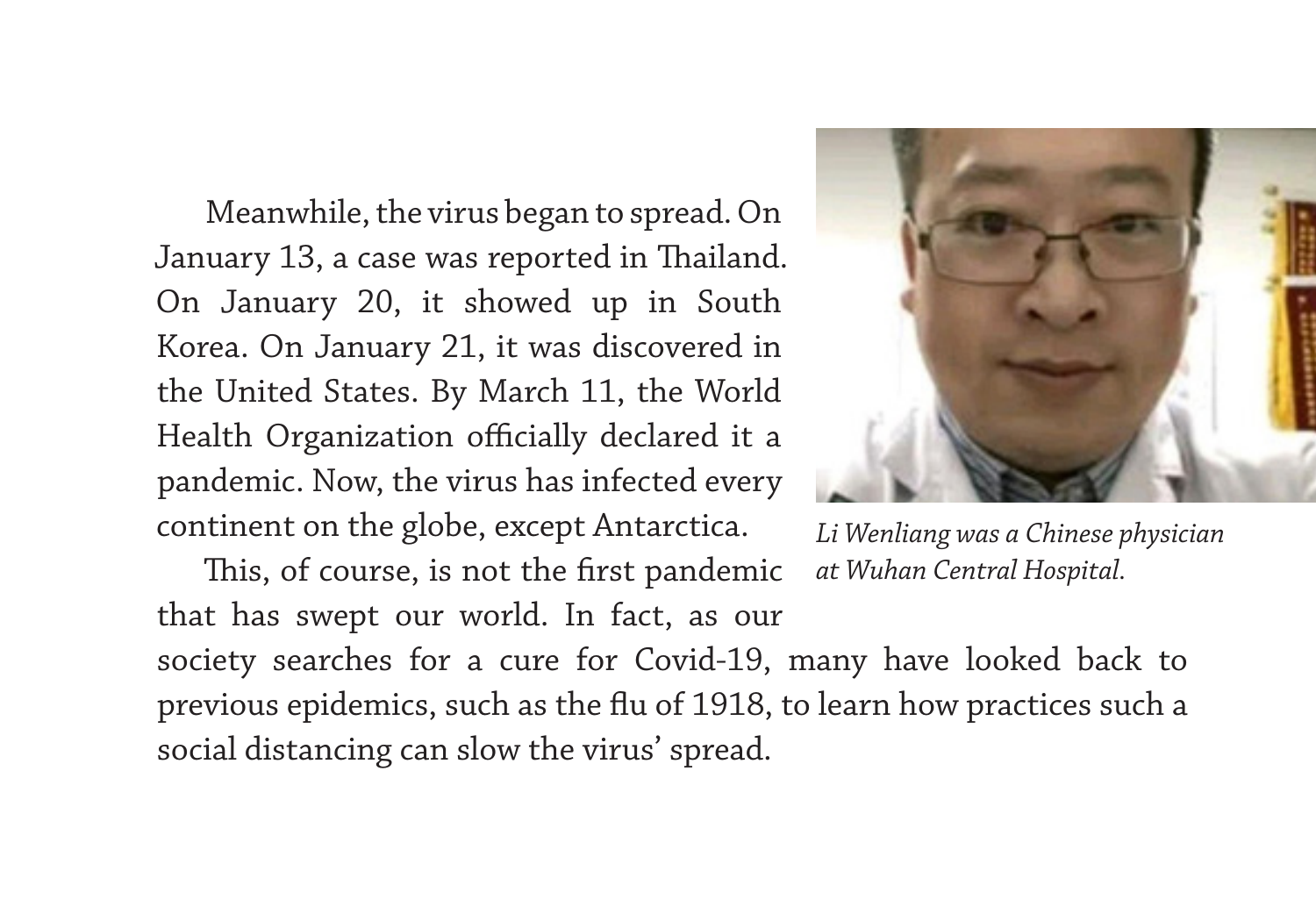

*A street car conductor in Seattle in 1918 refusing to allow passengers aboard who are not wearing masks*

But even before 1918, or any of the other world-altering epidemics of the previous centuries, our entire world has been infected with a different kind of virus. This virus cannot be stopped by social distancing, for it is a spiritual disease—passed down to us from our planet's first parents, Adam and Eve.

The Bible tells us in Romans 5:12, *"Wherefore, as by one man sin entered into the world, and death by sin; and so death passed upon all men, for that all have sinned."* The virus is sin, and it causes spiritual death and **separation from God**. And yet, God in His great mercy, has provided a cure—forgiveness and eternal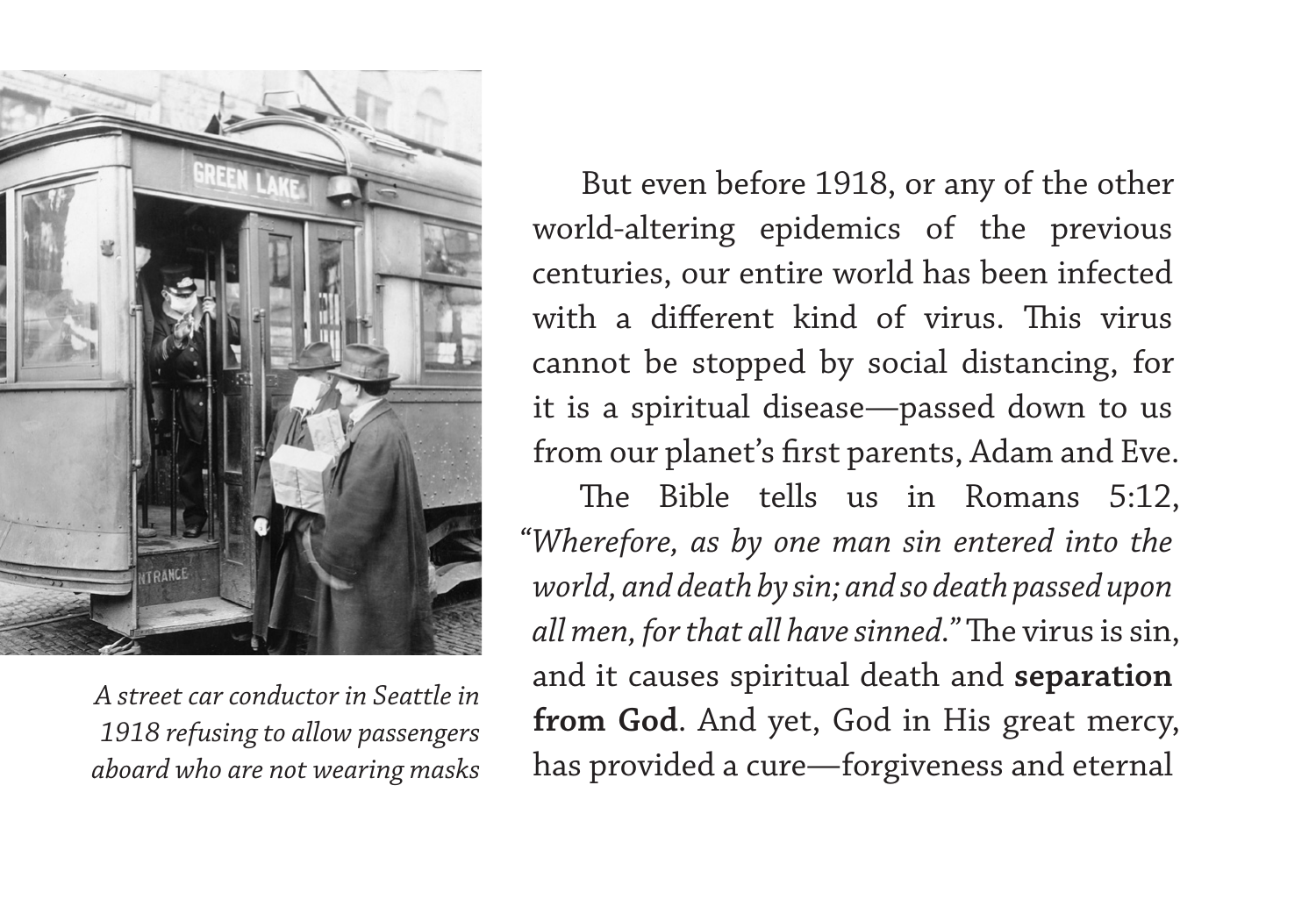

life. Allow me to share with you how you can have a relationship that brings this cure of forgiveness from God, through Jesus Christ.

GOD LOVES YOU. Even though mankind, from the beginning, has rejected and disobeyed God, He wants a relationship with you and me. In fact, the most well-known verse in the Bible tells us of God's love: *"For God so loved the world, that he gave his only begotten Son, that whosoever believeth in him should not perish, but have everlasting life"* (John 3:16).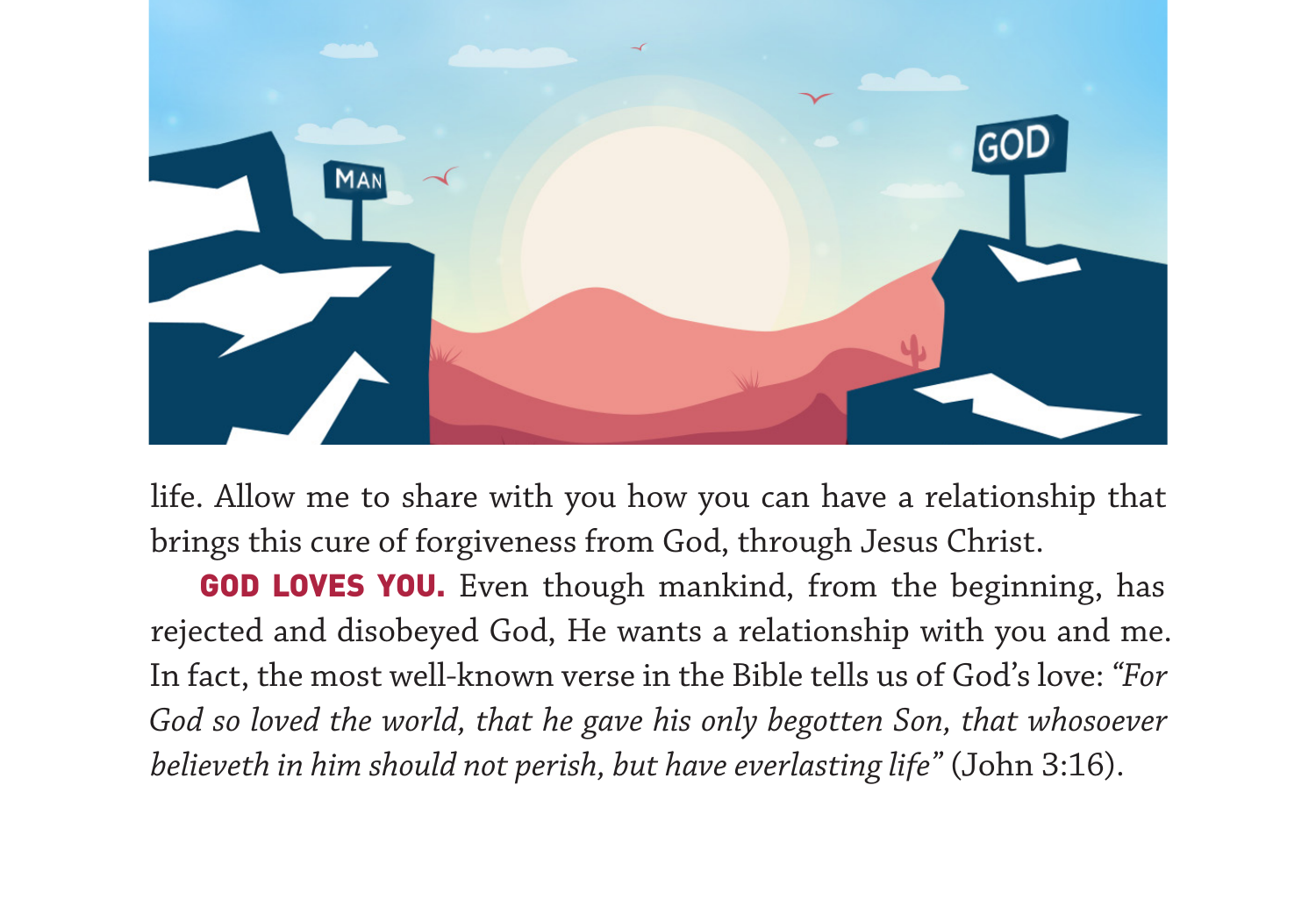God made a way for us to know Him, and He doesn't leave us guessing at how we can—He tells us in the Bible. In 1 John 5:13, He says, *"These things have I written unto you that believe on the name of the Son of God; that ye may know that ye have eternal life…"*

So, if God loves us and wants us to have eternal life, why is there still this virus of death? The answer is simple:

EVERYONE IS A SINNER. The Bible tells us that it is sin that keeps us from God. Sin is anything we do, say, or think that is contrary to God's laws and commandments.

As we saw in Romans 5:12, since Adam and Eve, the first man and woman on earth, a sin nature has been present in all people. No one had to teach us how to sin; sinning comes naturally to us.

So sin separates us from God. It makes an impossible chasm between us. Romans 3:23 says, *"For all have sinned, and come short of the glory of God.*"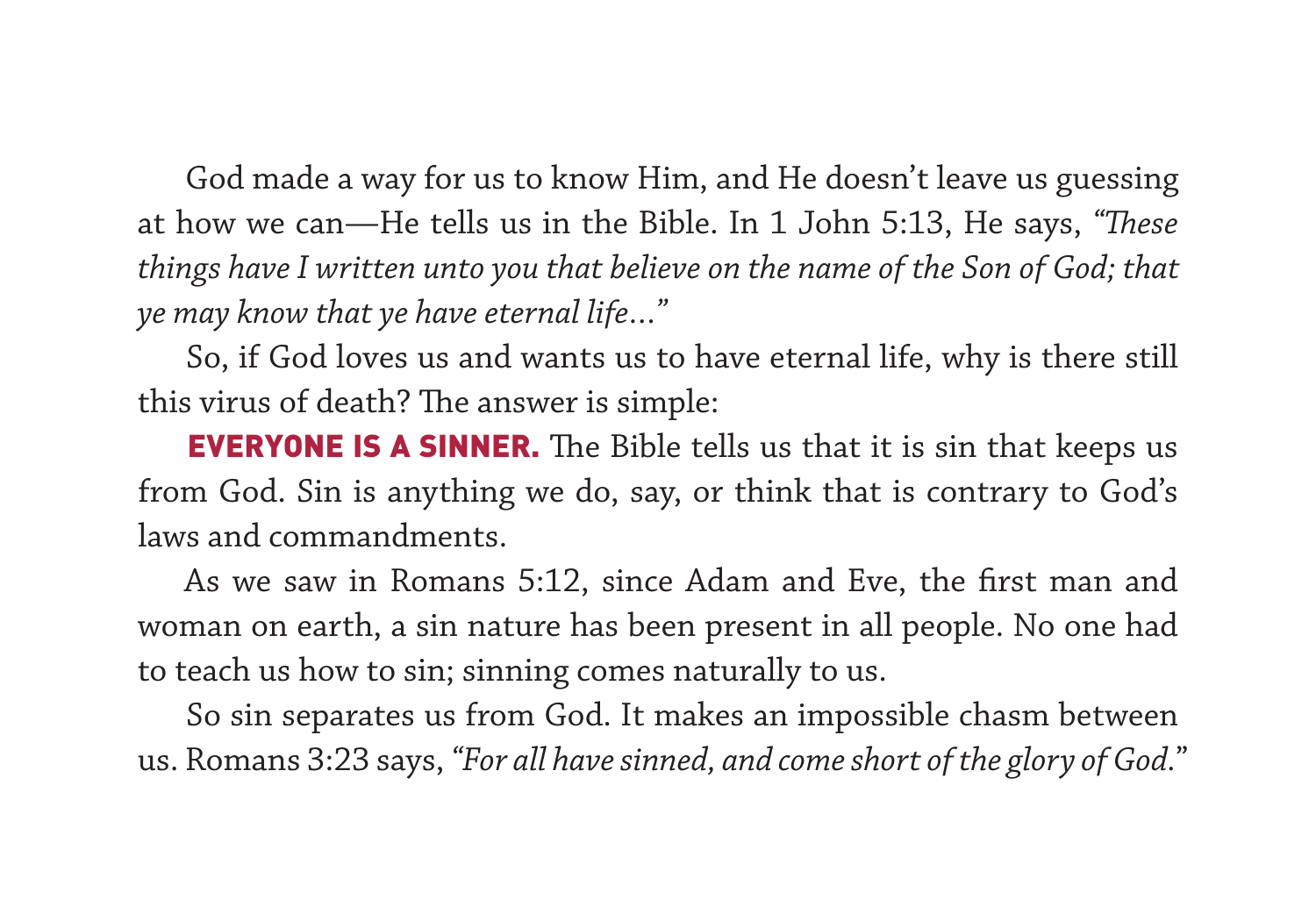

SIN HAS A PRICE THAT MUST BE PAID. Also, our sin has a penalty. Romans 6:23 says, "*For the wages of sin is death…"* The "wage" or payment for our sin is spiritual death—eternal separation from God in Hell.

**Our own works and religion are not enough.** Some people believe they can pay the price for sin by doing good works or being involved in religion. This may seem logical, but it's not what the Bible says. In fact, the Bible specifically tells us that we can't earn our way to Heaven through good works.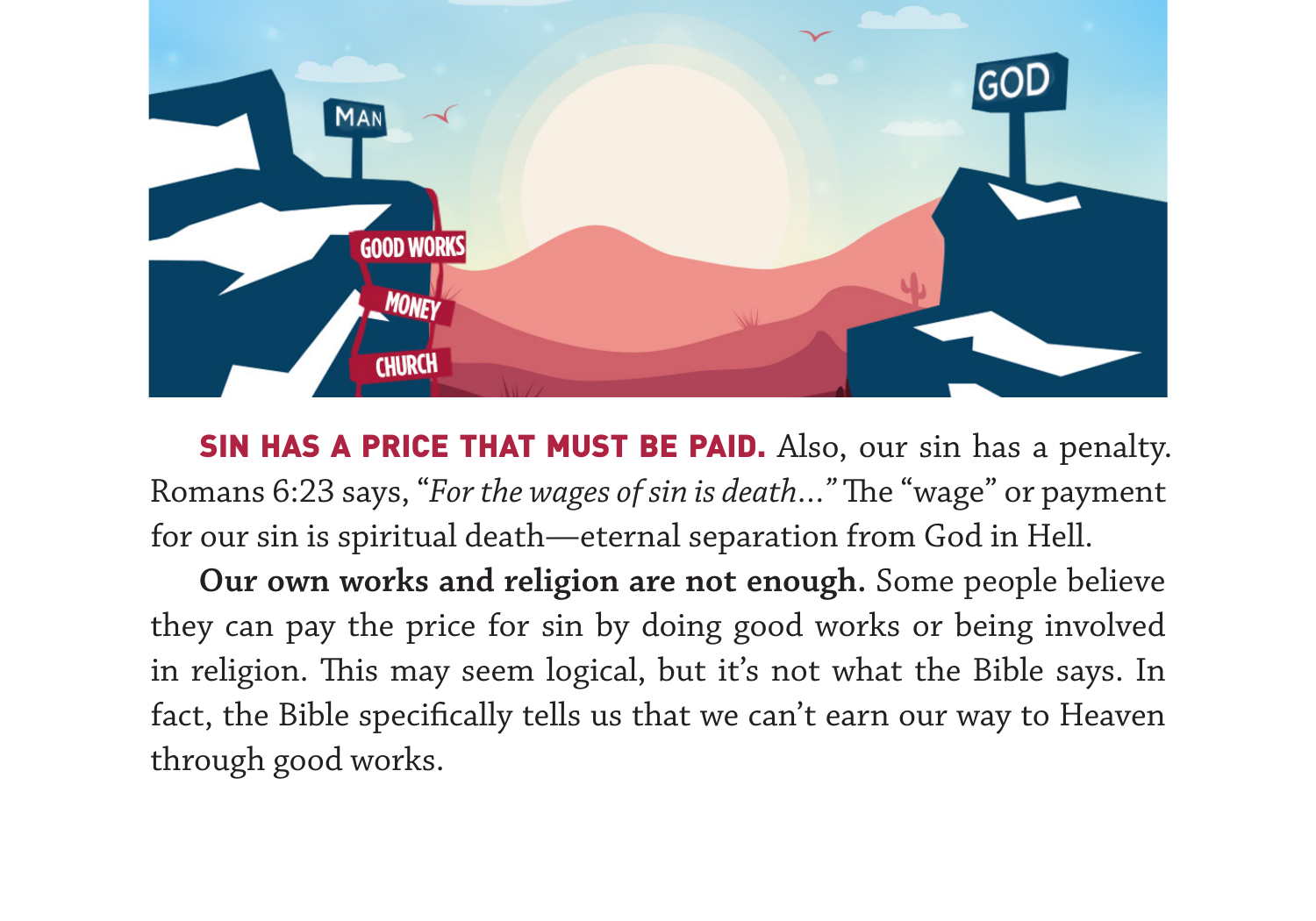We have seen reports in the news of people from Iran and India who have devised their own "medical" drinks to prevent or overcome COVID-19. Instead of providing a cure, however, those who took them became more ill, and some died.

Similarly, we cannot provide our own cure for sin. Ephesians 2:8–9 says, *"For by grace are ye saved through faith; and that not of yourselves: it is the gift of God: not of works, lest any man should boast."*

So, although it is good to be kind to your neighbor and do good works, these things cannot cure us from the curse of sin.

JESUS CHRIST DIED TO PAY FOR YOUR SIN. We were lost and separated from God, but because He loved us He sent His own Son—Jesus Christ to die on the cross for our sin. After His death, He rose from the dead three days later.

In Romans 5:8, the Bible says, *"But God commendeth* [meaning proved or demonstrated] *his love toward us, in that, while we were yet sinners, Christ*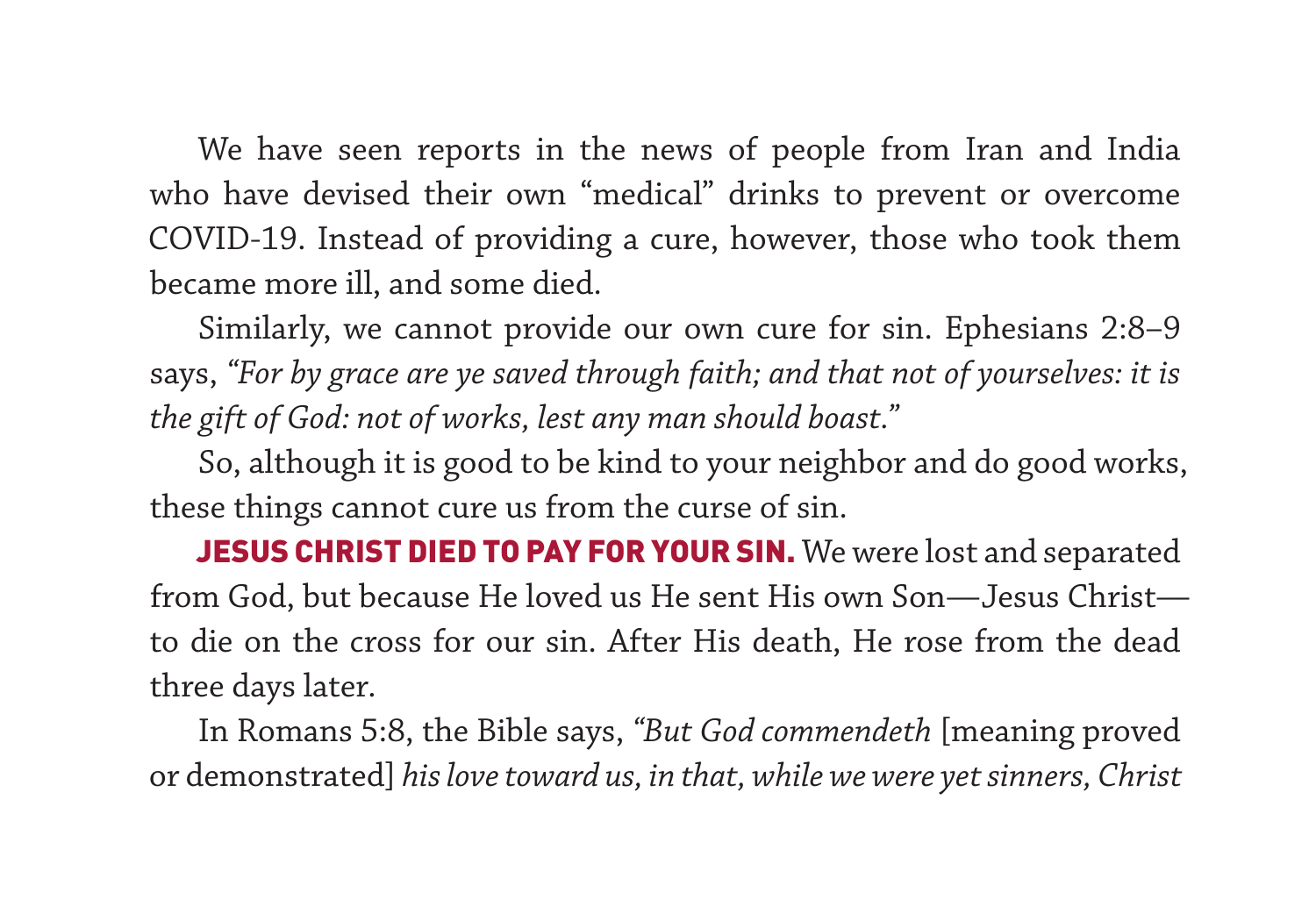

*died for us."* Though we are unworthy, Jesus paid our payment when He died for us.

As Romans 6:23 tells us, Christ now offers us the gift of eternal life: *"…the gift of God is eternal life through Jesus Christ our Lord."* This is a gift Christ paid for when He died for our sins. Through His death and resurrection, Jesus became the payment for our sin. Now we do not have to pay for our sin. By His grace, salvation—the cure for sin and death—is provided.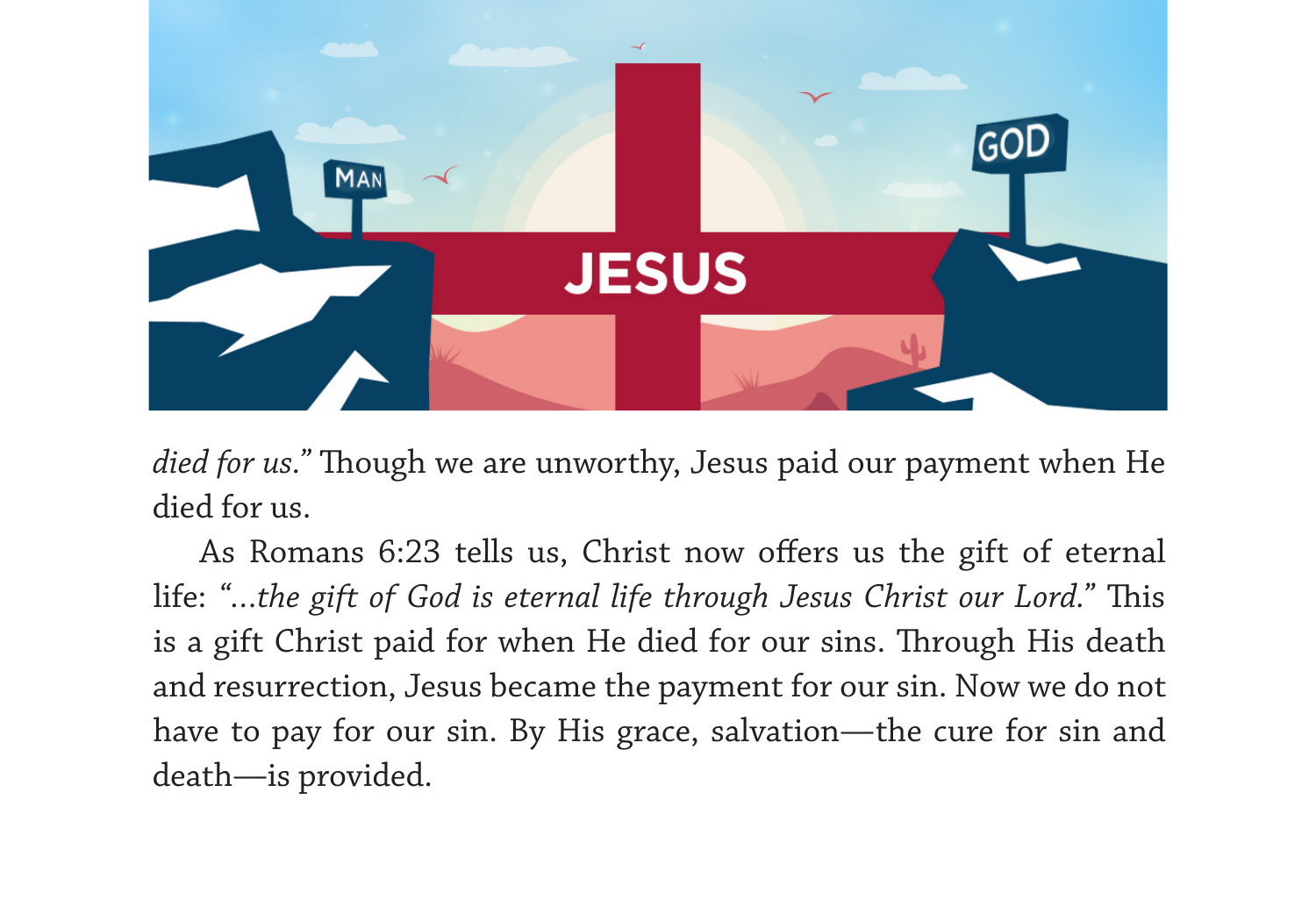

*Elinor Elisberg, left, sits with her father and her sister in 1918.*

I recently read an article<sup>1</sup> about a Elinor Elisberg who lived to the age of 102, but had experienced what came to be known as the Spanish Influenza in 1918 at the age of 3. What saved her life—and undoubtedly the lives of others—was the white scarf tied to the family's outside doorknob, alerting others that there was a quarantined patient inside.

Even as a virus patient will only receive treatment if they acknowledge their condition, so we must acknowledge our need for Christ.

1. Karan N. Goldman *'The White Scarf on the Door: A Life-Saving Lesson from the 1918 Spanish Flu' Statnews.com* March 23, 2020. Photo from Karan N. Goldman.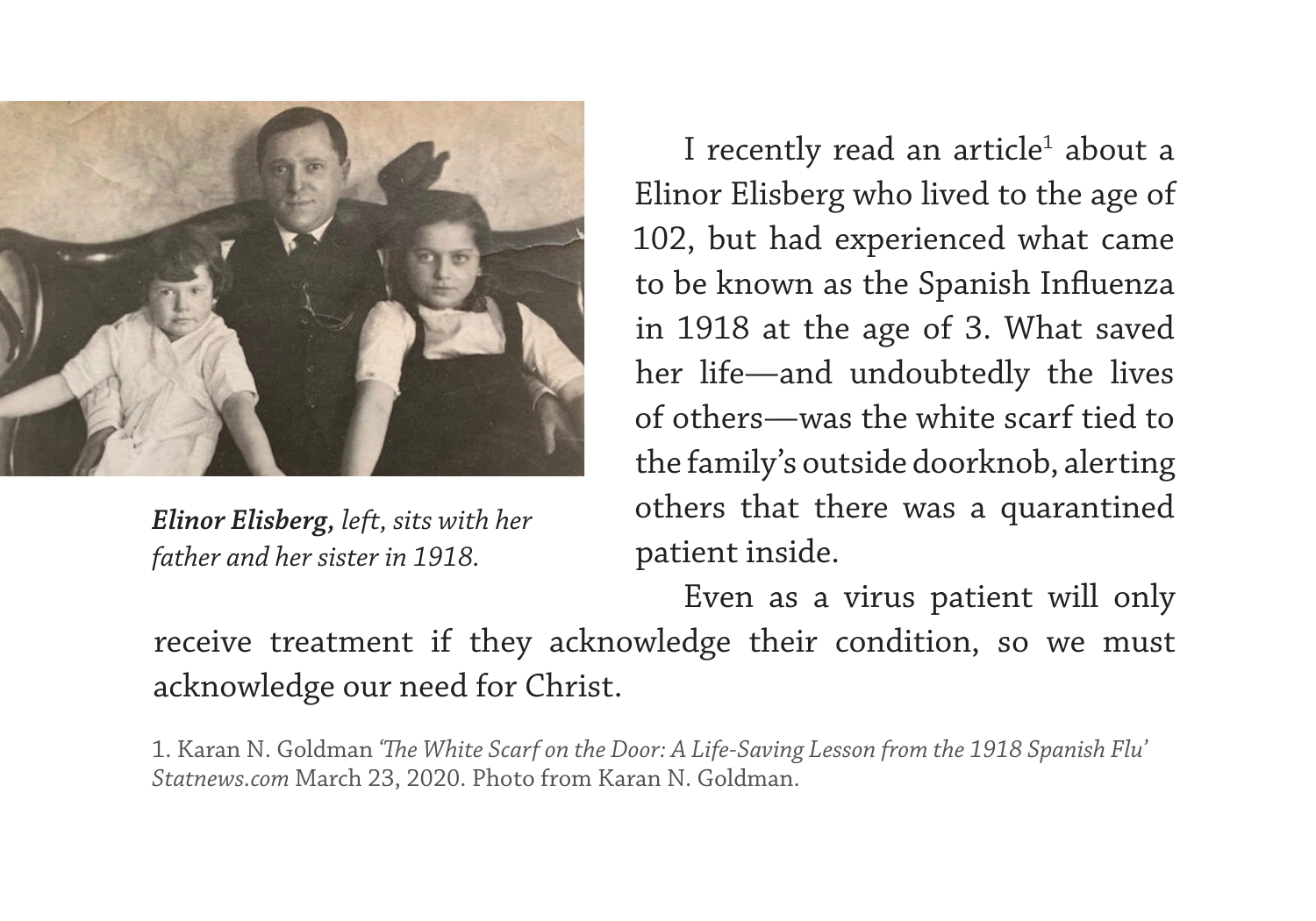WILL YOU TURN TO CHRIST ALONE? Although Jesus already paid for our sin and offers us the gift of forgiveness and eternal life in Heaven, we must choose to receive His gift. We must stop trusting ourselves, our works, and our religions, and turn our full trust to Jesus Christ alone for the forgiveness of our sin. Health viruses will come and go, but in Christ, you can have forgiveness and a home in Heaven that can never be taken away.

Romans 10:13 says we simply call out to Him to save us from the penalty of our sin: *"For whosoever shall call upon the name of the Lord shall be saved."*

That is a promise directly from God that if you will pray to Him, confess that you are a sinner, ask Him to forgive your sins, and turn to Him alone to be your Saviour; He promises to save you…to provide a cure for sin. You can make that decision today by praying from your heart, something like this: